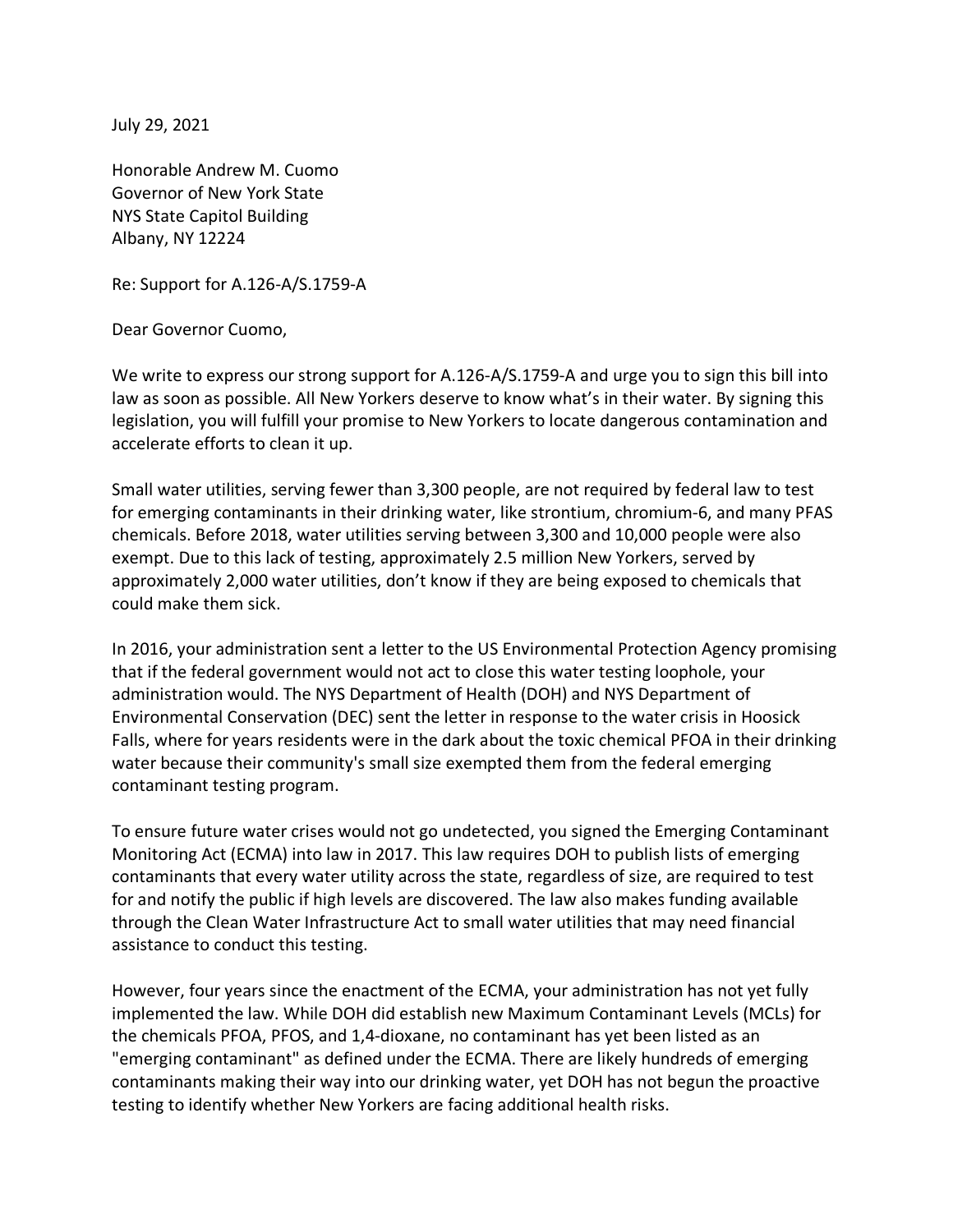Recent pollution in New York has demonstrated the importance of jump-starting testing for emerging contaminants. In December 2020, DOH issued a "Do Not Drink the Water'' order to the 1,800 residents of the Village of Mayville in Chautauqua County. The village had discovered dangerous levels of PFNA, an emerging contaminant and PFAS chemical, in its drinking water. Statewide testing for PFNA and other contaminants is now urgently needed to determine whether other communities, especially those of small size like Mayville, are being exposed to toxic chemicals when they turn on the tap. The sooner testing begins, the sooner contamination can be identified and remediated.

By signing this legislation, you will finally expand testing across the state and take an important step towards ensuring that all New Yorkers, whether they live in a big city or a small town, receive the same drinking water protections. A.126-A/S.1759-A creates New York's first list of emerging contaminants and gives DOH ninety days to publish draft regulations setting up the testing program. The 40 contaminants in the bill are drawn from US EPA lists of emerging contaminants, are known or likely to occur in New York, and are linked to harmful health effects.

This bill continues your administration's important efforts to address toxic PFAS by establishing the most comprehensive monitoring program for PFAS in the nation. No other state has required all of its water utilities to test for the full extent of currently detectable PFAS. The results from this testing will give New York and the nation critical information about the prevalence of PFAS in our drinking water and will inform future policies to protect public health from these "forever chemicals."

We urge you to fulfill your promise to protect New Yorkers' drinking water and sign this legislation immediately. Communities have already waited four years for this water testing; they shouldn't have to wait any longer. Every day that goes by is another day that New Yorkers may be exposed to toxic chemicals and not even know about it.

Thank you for your consideration of this letter.

Sincerely,

Judith Enck President **Beyond Plastics**

Margaux Valenti Legal & Program Advisor **Buffalo Niagara Waterkeeper**

Kathleen Nolan, MD, MSL Senior Research Director **Catskill Mountainkeeper**

Mary Smith Communications Director **Church Women United in New York State**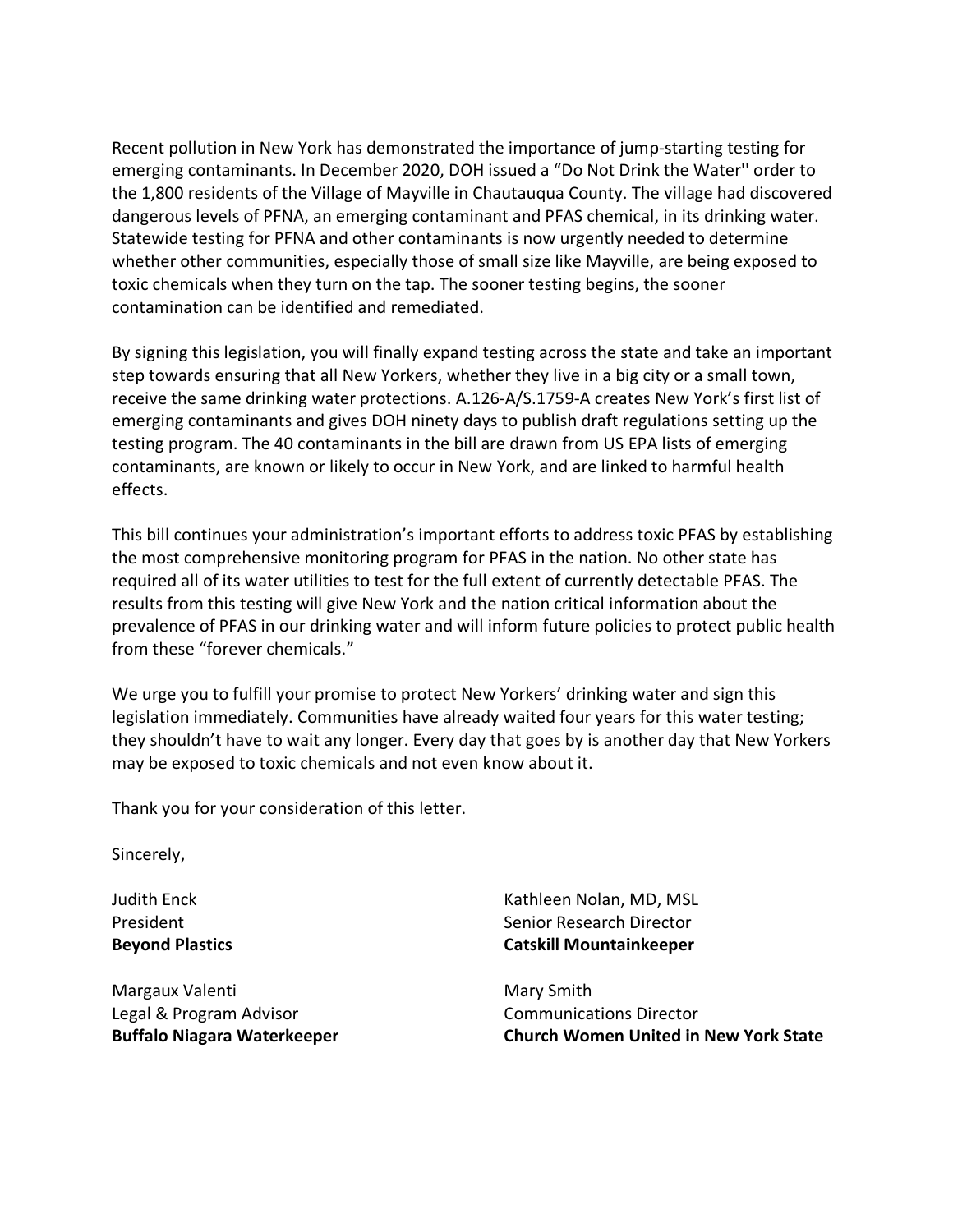Adrienne Esposito Executive Director **Citizens Campaign for the Environment**

Bobbi Wilding Executive Director **Clean and Healthy New York**

Chana Friedenberg Co-Chair **Climate Reality Project, Rockland County**

Alok Disa Senior Research and Policy Analyst **Earthjustice**

Rob Hayes Director of Clean Water **Environmental Advocates NY**

Eric Weltman Senior Organizer **Food & Water Watch**

Yvonne Taylor Vice President **Gas Free Seneca**

Robert DeLuca President **Group for the East End** 

Manna Jo Greene Environmental Action Director **Hudson River Sloop Clearwater**

Karen Miller President **Huntington Breast Cancer Action Coalition**

Chad Radock Chapter Manager **Local Progress NY**

Lisa Tyson **Director Long Island Progressive Coalition**

Alexandra Zissu Ulster County Chapter Head **Moms for a Non Toxic New York**

Joan Leary Matthews Senior Attorney **Natural Resources Defense Counsel**

Tamsin Hollo Steering Committee Member **Newburgh Clean Water Project**

Elizabeth Moran Environmental Policy Director **New York Public Interest Research Group**

Cathy Dawson Organizer **NY Water Project, Hoosick Falls**

Matt Malina **Director NYC H2O**

Stephen Acquario **Director NYS Association of Counties**

Kyle Belokopitsky Executive Director **NYS Parent Teacher Association**

Jonathan Bix Executive Director **Nobody Leaves Mid-Hudson**

Karen Blumer President **Open Space Council**